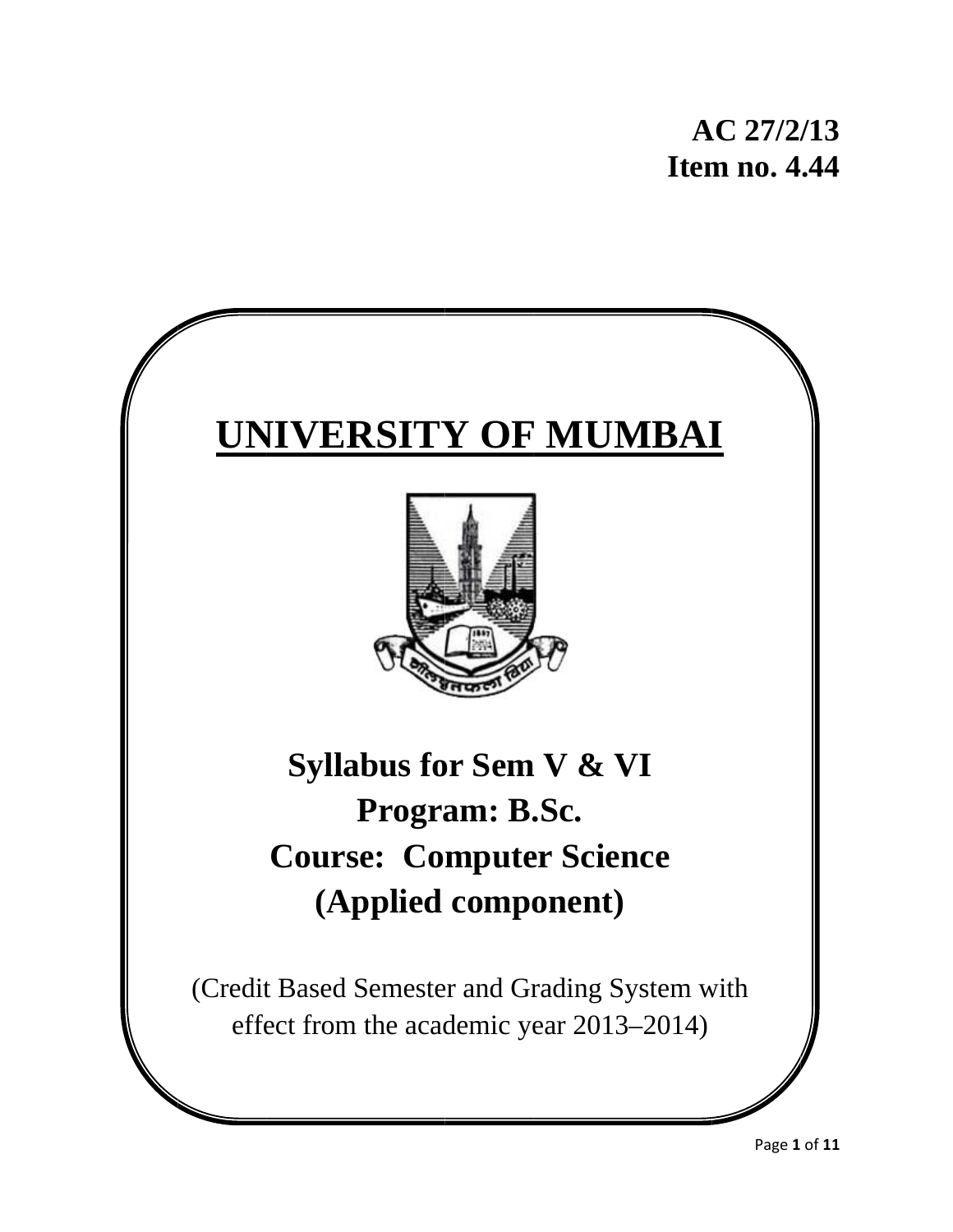# **T.Y.B.Sc. Applied Component Computer Science Syllabus Credit Based and Grading System To be implemented from the Academic year 2013-2014**

| <b>AMVVA</b> |                                  |                                                  |                      |                          |  |
|--------------|----------------------------------|--------------------------------------------------|----------------------|--------------------------|--|
| USACCS501    | Microprocessor & C++ Programming |                                                  | <b>No of Credits</b> | <b>Lectures/W</b><br>eek |  |
|              |                                  | 8085 Microprocessor                              | 2                    |                          |  |
| <b>Units</b> | П                                | 8085 Instruction Set                             |                      |                          |  |
|              | Ш                                | Introduction to Computers and C++<br>Programming |                      | 4                        |  |
|              | IV                               | <b>Funtions, Arrays and pointers</b>             |                      |                          |  |

#### **SEMESTER V Theory**

| Practicals |                                             |  |  |
|------------|---------------------------------------------|--|--|
| USACCS5P1  | <b>Microprocessor &amp; C++ Programming</b> |  |  |

#### **SEMESTER VI**

#### **Theory**

| <b>USACEI601</b> |    | PC Hardware & C++ Programming | No of<br><b>Credits</b> | Lectures/W<br>eek |
|------------------|----|-------------------------------|-------------------------|-------------------|
|                  |    | <b>PC Hardware I</b>          | $\overline{2}$          |                   |
|                  | П  | <b>PC Hardware II</b>         |                         |                   |
| <b>Units</b>     | Ш  | $C++$ Propgramming I          |                         |                   |
|                  | IV | $C++$ Propgramming II         |                         |                   |

| <b>Practicals</b> |                               |  |  |  |
|-------------------|-------------------------------|--|--|--|
| <b>USACC6P1</b>   | PC Hardware & C++ Programming |  |  |  |

The revised syllabus under the credit based grading system in the subject of Computer Science (Applied Component) for Third Year B.Sc. Physics (Single/Twin major subject) will be implemented from the academic Year 2013-14.

 The scheme of examination in the subject of Computer Science (Applied Component) will be as follows: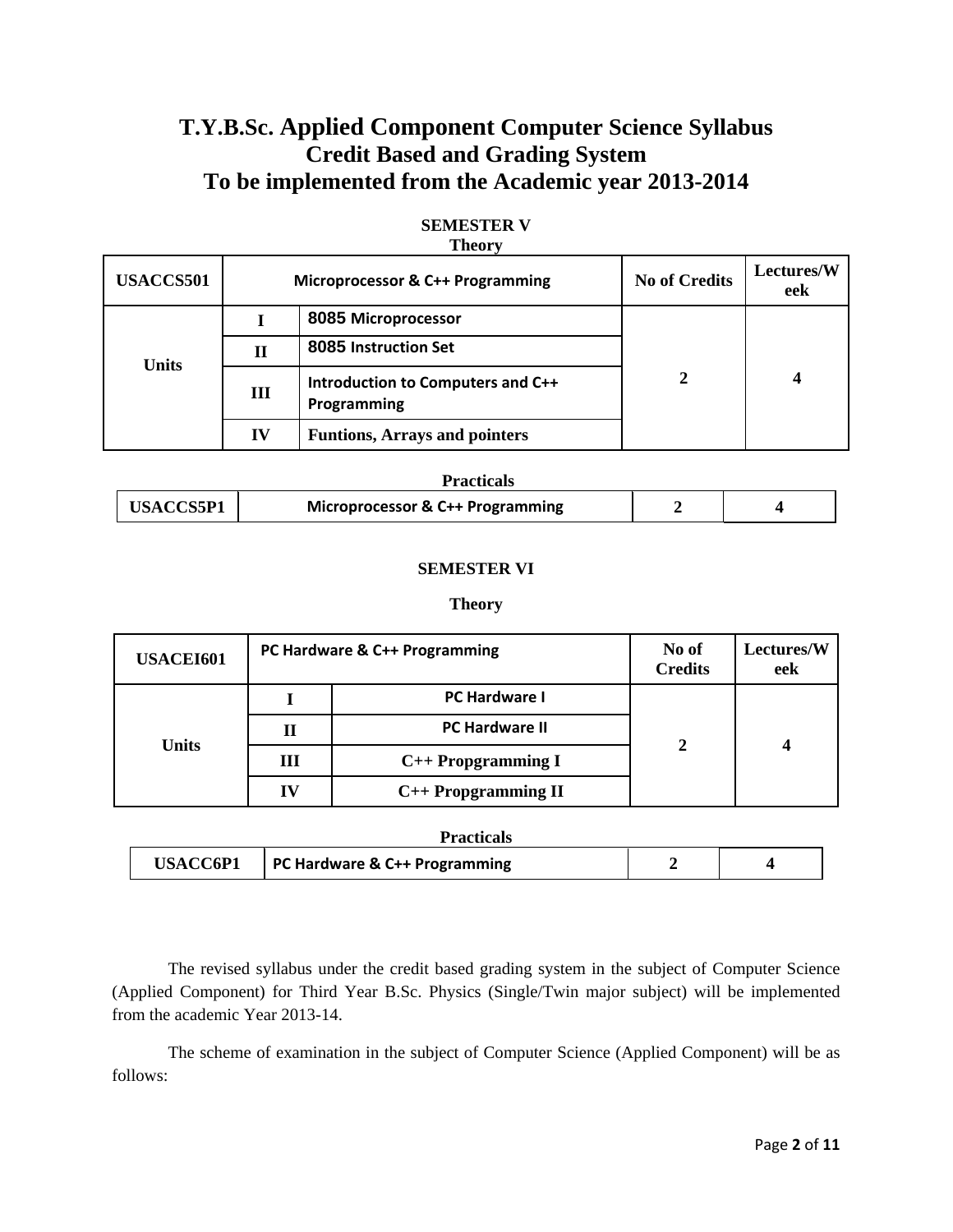#### **Semester V & VI : Theory**

#### **Course Code: USACCS501 & USACS601**

#### **(A) Internal Examination: 40 marks**

| Sr.            | Particulars                                                                                                                   | Marks |
|----------------|-------------------------------------------------------------------------------------------------------------------------------|-------|
| N <sub>o</sub> |                                                                                                                               |       |
|                | One Class Test/case study/online examination to be conducted in the given<br>semester                                         | 20    |
| $\mathcal{D}$  | One assignment based on the curriculum to be assessed by the teacher<br>concerned                                             | 10    |
| 3              | Active Participation in routine class instructional deliveries.                                                               | 05    |
| $\overline{4}$ | Overall conduct as a responsible learner, communication and leadership<br>qualities in organizing related academic activities | 05    |

#### **(B) External Examination : 60 marks**

- Duration of each Theory paper will be of two and half hours.
- Each theory paper shall consist of five questions, one from each unit and the fifth question will be from all the units. All questions are compulsory and will have internal choice.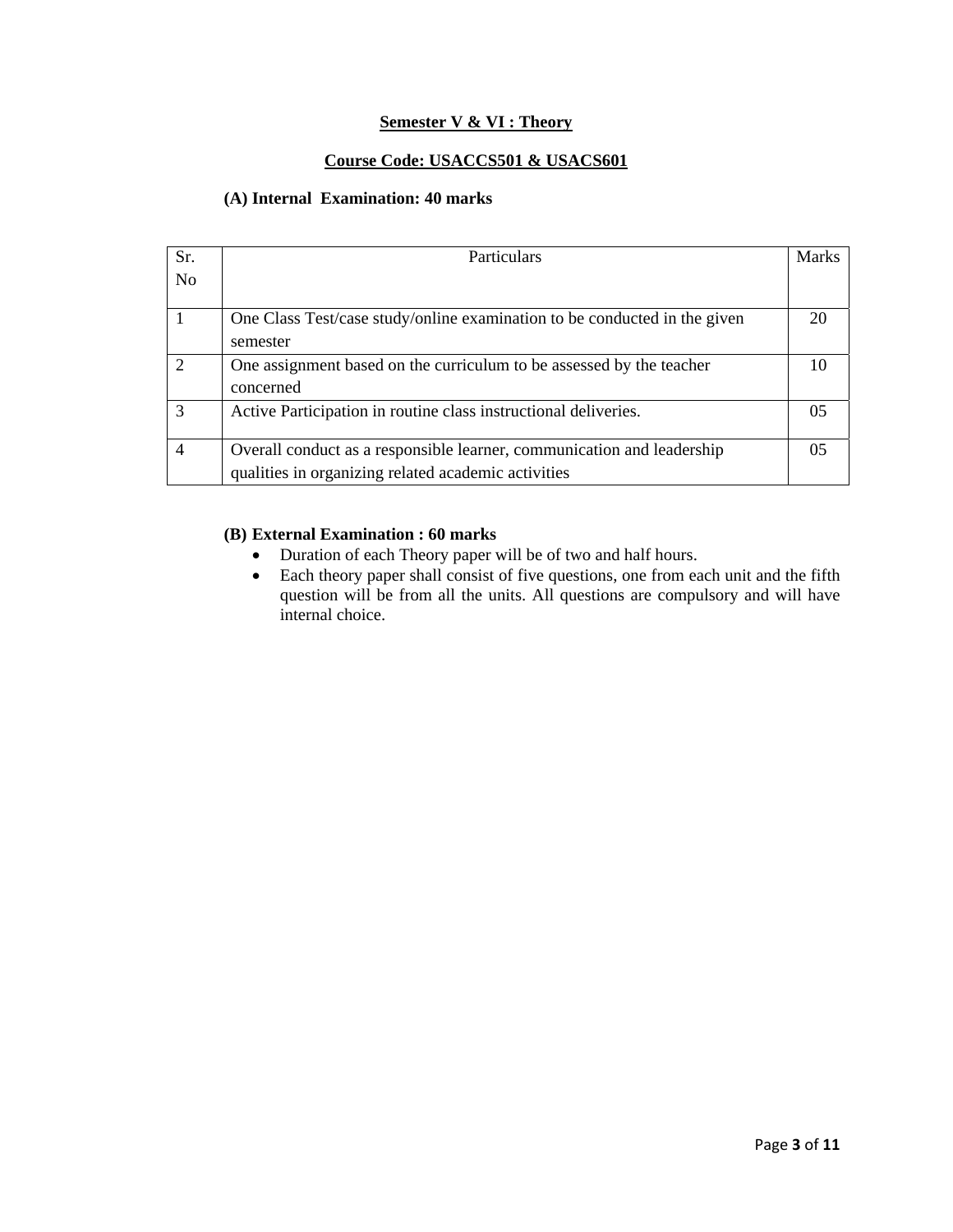## **SEMESTER V**

### **Theory: Course I : Microprocessor & C++ Programming**

|              |                     | 8085 Microprocessor                                                                                                 |                |  |
|--------------|---------------------|---------------------------------------------------------------------------------------------------------------------|----------------|--|
|              |                     | 1. Logic devices for interfacing: Tri state devices, Buffers, Bus organized                                         |                |  |
|              |                     | structure, Encoder, Decoder, Latch                                                                                  |                |  |
|              |                     | 2. Features of Intel 8085 and Pin diagram of 8085                                                                   |                |  |
|              |                     | 3. 8085 CPU Architecture and its operations                                                                         |                |  |
|              |                     | Arithmetic and Logical Group<br>$\bullet$                                                                           |                |  |
|              |                     | ALU, Accumulator, Temporary Register, Flag Register (PSW)                                                           |                |  |
|              |                     | Register Group.                                                                                                     |                |  |
| <b>USAC</b>  | $\mathbf I$         | Temporary Registers (W and Z), General purpose Registers,                                                           |                |  |
| <b>CS501</b> |                     | Special purpose                                                                                                     |                |  |
|              |                     | Registers<br>$\bullet$                                                                                              |                |  |
|              |                     | Interrupt Control                                                                                                   |                |  |
|              |                     | Serial I/O Control Group<br>$\bullet$                                                                               |                |  |
|              |                     | Instruction Register, Decoder and Control Group<br>$\bullet$                                                        |                |  |
|              |                     | Instruction Register, Instruction Decoder, Timing and Control                                                       |                |  |
|              |                     | Oscillator circuit, Reset circuit                                                                                   |                |  |
|              |                     | 4. Microprocessor initiated operations and bus organization, memory                                                 |                |  |
|              |                     | 8085 Instruction Set                                                                                                |                |  |
|              | 1. Addressing Modes |                                                                                                                     |                |  |
|              |                     | Immediate Addressing, Register Addressing, Direct Addressing,                                                       |                |  |
|              |                     | Indirect Addressing, Implied Addressing or Inherent Addressing                                                      | $\overline{2}$ |  |
|              |                     | 2. Classification of Instruction Set                                                                                |                |  |
|              |                     | Data Transfer Group, Arithmetic Group, Logical Group, Branching                                                     |                |  |
|              |                     | Group, Stack and Machine Control Group Notations used in Instructions                                               |                |  |
|              |                     | and Opcode                                                                                                          |                |  |
|              |                     | • Data Transfer Group:                                                                                              |                |  |
|              | $\mathbf{I}$        | MOV R <sub>d</sub> , Rs; MOV R, M or MOV M, R; MVI R, Data; MVI M, Data; LXI                                        |                |  |
|              |                     | Rp, Data 16 bit; LDA Address; STA Address, LHLD, SHLD LDAX,                                                         |                |  |
|              |                     | STAX, XCHG, IN, OUT                                                                                                 |                |  |
|              |                     | • Arithmetic Operation Group:                                                                                       |                |  |
|              |                     | ADD R; ADD M; ADC M; ADI Data; ACI Data; SUB R; SUB M; SBB R;<br>SUI Data; DAA, INR R; INR M; DCR M; INX Rp; DCX Rp |                |  |
|              |                     | • Logical Group:                                                                                                    |                |  |
|              |                     | CMP R, CMP M, CMA, XRA, XRI, STC, ANA, ANI, RLC, RRC, RAL, RAR                                                      |                |  |
|              |                     | • Branch Group:                                                                                                     |                |  |
|              |                     | JMP, CALL, RET, RST N,                                                                                              |                |  |
|              |                     | 3. Stack operations.                                                                                                |                |  |
|              |                     | Introduction to Computers and Programming: Programs and programming                                                 |                |  |
|              |                     | languages, the programming process, Procedural and object oriented                                                  |                |  |
|              | III                 | programming                                                                                                         |                |  |
|              |                     | TG: Chapter 1.3 to 1.7                                                                                              |                |  |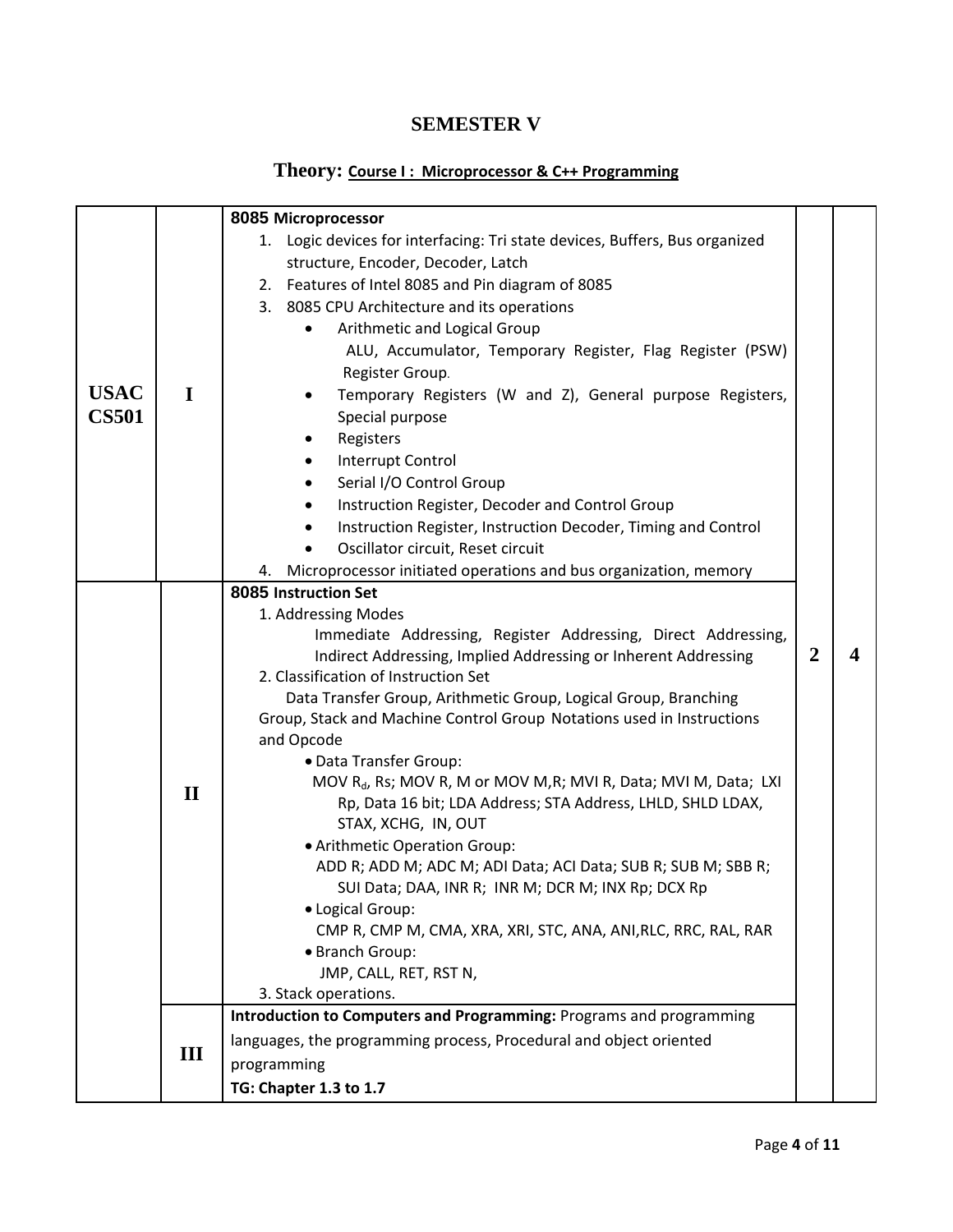|    | Introduction to C++: The parts of a C++ program, The cout object, preprocessor       |
|----|--------------------------------------------------------------------------------------|
|    | directive (#include), variables and constants, Identifiers and rules for naming      |
|    | identifiers, Data types(integer, char, floating point, bool), variable assignment    |
|    | and initialization, scope of a variable, Arithmetic operators, comments.             |
|    | TG: Chapter 2.1 to 2.14 [exclude 2.10]                                               |
|    | Expressions and Interactivity: The cin object, entering multiple values, reading     |
|    | strings, mathematical expressions, operator precedence and associativity, type       |
|    | coercion, overflow and underflow, typecast operator, #define directive,              |
|    | multiple and combined assignment, formatting input and output, precision,            |
|    | mathematical library functions.                                                      |
|    | TG: Chapter 3.1 to 3.11                                                              |
|    | Making Decisions: Relational operators, if statement, flags, concept of              |
|    | compound statement, if/else statement, if/else if statement, trailing else,          |
|    | nested if statements, logical operators, validating user input, scope of a           |
|    | variable, comparing strings, conditional operator, switch statement.                 |
|    | TG: Chapter 4.1 to 1.16                                                              |
|    | Looping: Increment and decrement operators, while loop, sentinels, do-while          |
|    | loop, for loop, nested loops, break and continue statement.                          |
|    | Functions: need for functions, defining and calling functions, function              |
|    | prototypes, sending information into a function (parameter passing), changing        |
|    | the value of the parameter, the return statement, returning a value from a           |
|    | function, local and global variables, static local variables, default arguments to a |
|    | function, reference arguments, overloaded functions.                                 |
|    | TG: Chapter 6.1 to 6.5 and 6.7 to 6.14                                               |
|    | Arrays: Concept of arrays, accessing array elements, array initialization,           |
| IV | processing array contents, copying and printing contents of an array, arrays as      |
|    | function arguments, two-dimensional arrays, arrays of strings.                       |
|    | TG: Chapter 7.1 to 7.5 and 7.8 to 7.11                                               |
|    | Pointers: concept of a pointer, pointer variables, relationship between arrays       |
|    |                                                                                      |
|    | and pointers, pointer arithmetic, Initializing pointers, comparing pointers,         |
|    | pointers as function parameters, dynamic memory allocation.                          |

#### **References: For units I and II**

**VB** Vibhute and Borole "8085 microprocessors", Tech‐media

**RG** Ramesh Gaonkar "Microprocessor Architecture Programming and Applications with the 8085" (RG) 5th edition Penram

For Units III and IV

**TG:** Tony Gaddis "Programming in C++" 3<sup>rd</sup> Edition

- **Additional References:**
- 1. Garry Bronson
- 2. Schaum series "Programming in C++"
- 3. Robert Lafore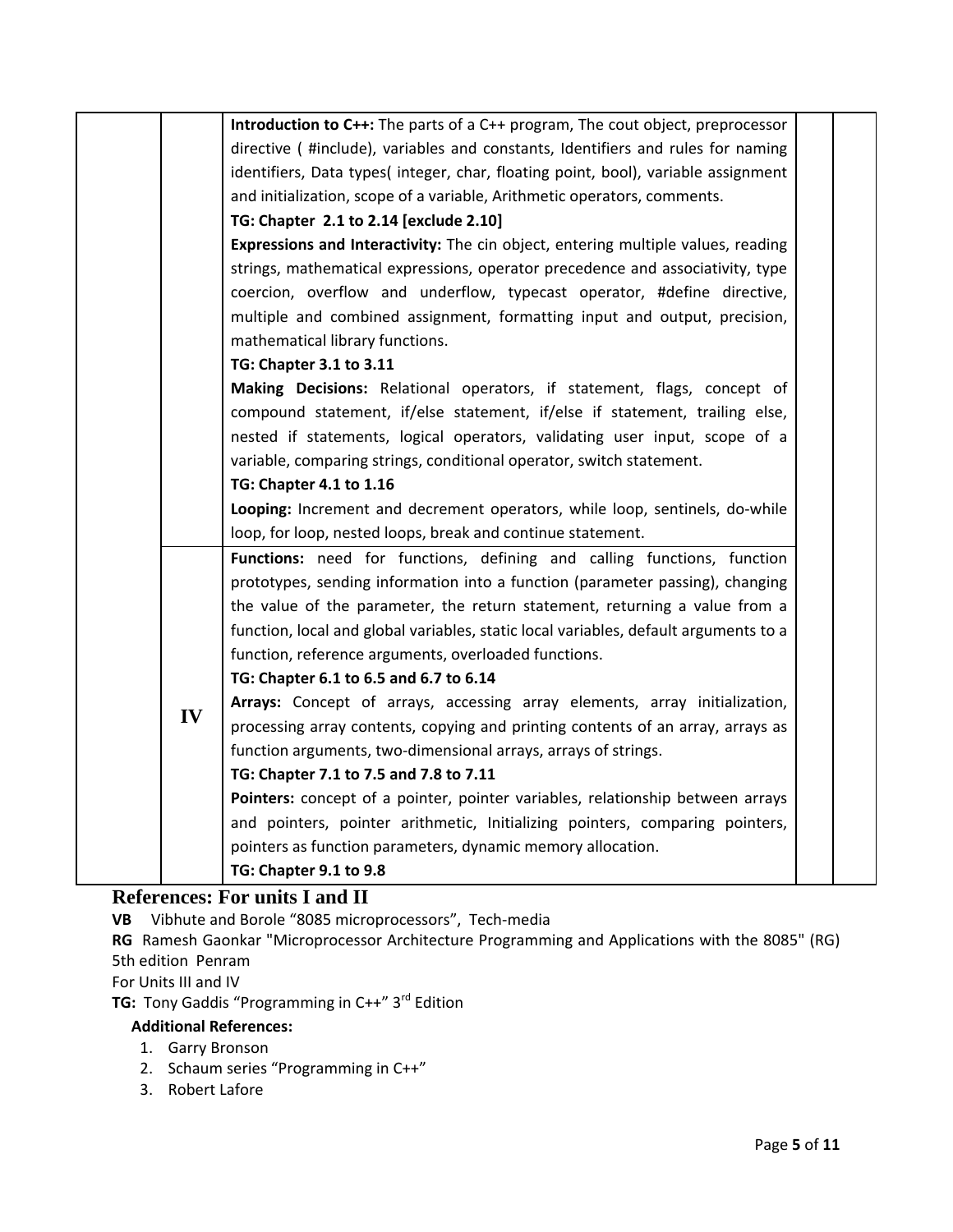- 4. H. Schildt
- 5. Cohoon & Davidson "C++ Program Design"
- 6. Tanennbaum et. al. "Data Structures in C++" (Prentice Hall)

(In addition to these books internet web‐sites can be used wherever necessary.)

#### **Practicals**

|                  | <b>Group A)Microprocessor experiments: Any four</b>                                 |                |   |
|------------------|-------------------------------------------------------------------------------------|----------------|---|
|                  | ISR program( use VI key)                                                            |                |   |
|                  | Addition and subtraction of two 8 bit numbers with carry and<br>$\bullet$<br>borrow |                |   |
|                  | Sum of n numbers ( n <= 10). Find smallest /greatest number<br>٠                    |                |   |
|                  | Transfer of memory block i) overlapping and ii) not overlapping<br>$\bullet$        |                |   |
|                  | Multiplication of two positive numbers with product greater than                    |                |   |
|                  | 255.                                                                                |                |   |
|                  | Note: Observation of registers by single stepping is expected.                      |                |   |
|                  | Group B) C++ Programming Exercises: (Perform minimum 1 experiment                   |                |   |
|                  | from each B1 to B4)                                                                 |                |   |
|                  | <b>B-1 Control structures:</b>                                                      |                |   |
|                  | 1. Temperature Conversion (Page 151 GB)                                             |                |   |
|                  | 2. Triangle classification problem                                                  |                |   |
|                  | 3. A function calculator (Rational expression evaluator) (Page 125 RL)              |                |   |
|                  | Binary, Hex, Octal equivalents of decimal numbers in range 1<br>4.                  |                |   |
| <b>USACCS5P1</b> | through 256                                                                         | $\overline{2}$ | 4 |
|                  | (page 154 DD)                                                                       |                |   |
|                  | <b>B-2 Functions:</b>                                                               |                |   |
|                  | 5.<br>Use functions: a) To find if an integer is a perfect number & b) Print        |                |   |
|                  | all perfect numbers in the range 1 to 1000 (page 232 DD)                            |                |   |
|                  | 6. Use functions: a) To find if a given integer is a prime or not b) Print          |                |   |
|                  | all prime numbers between 1 and 500 (page 232 DD)                                   |                |   |
|                  | Use functions: To find GCD of two integers (page 232 DD)<br>7.                      |                |   |
|                  | <b>B-3 Arrays:</b>                                                                  |                |   |
|                  | 8. Mean, Variation and Deviance of a set of numbers (page 299 GB)                   |                |   |
|                  | 9. Linear Search / Binary Search                                                    |                |   |
|                  | 10. Selection Sort / Bubble Sort / Insertion Sort                                   |                |   |
|                  | <b>B-4 String Manipulation:</b>                                                     |                |   |
|                  | 11. a) To find if a given string is a palindrome or not                             |                |   |
|                  | b) Reversing a string (Print a string backwards) (page 303 DD)                      |                |   |
|                  | 12. Use of string-compare & string-copy                                             |                |   |
|                  | 13. To arrange names alphabetically<br>Demonstration Exneriments: (Any two)         |                |   |

#### **Demonstration Experiments: (Any two)**

- Microprocessor 8085 timing diagram
- Interfacing through 8255
- Microprocessor simulation on PC using 8085 simulator
- VB program demo
- Graphics with C++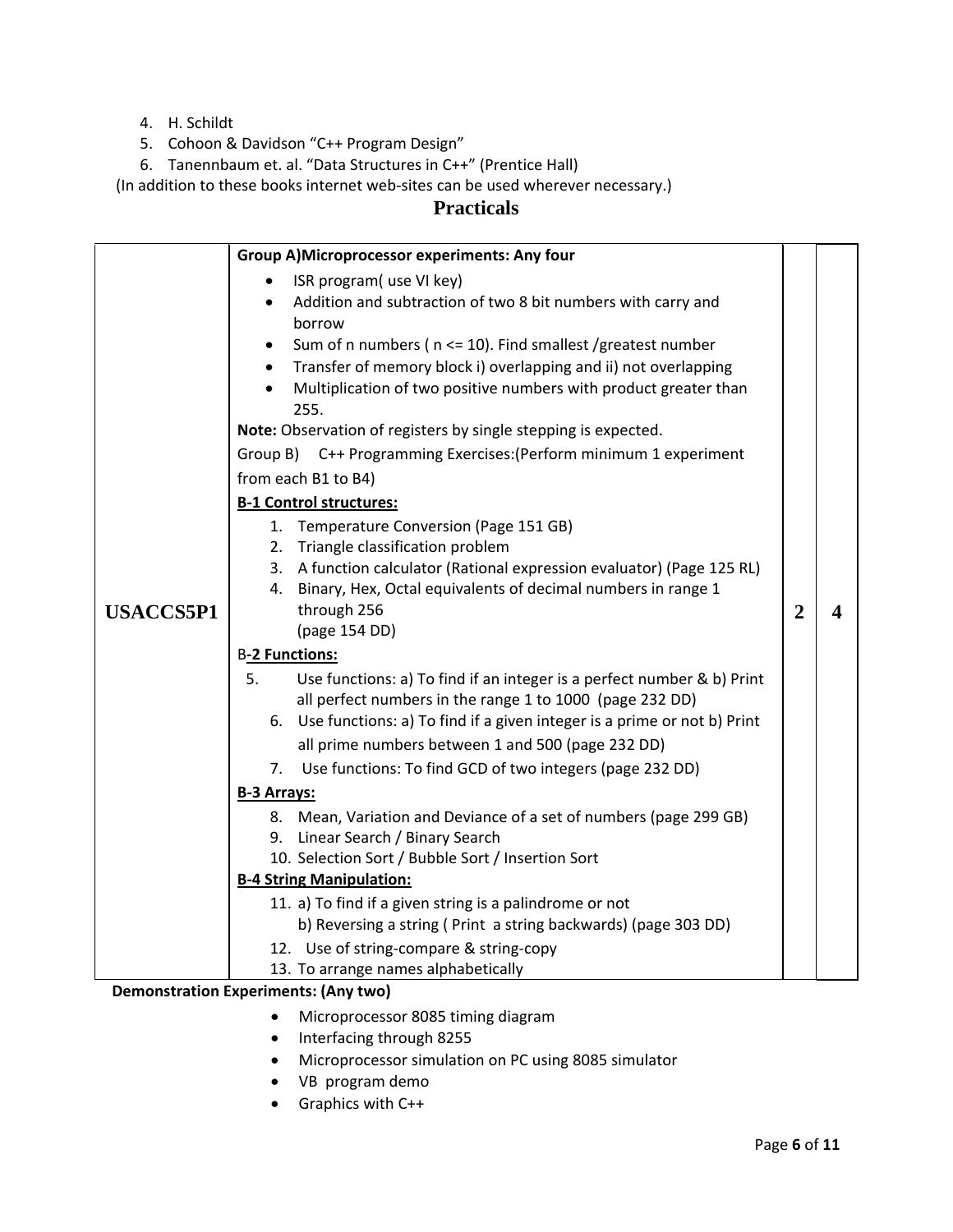#### **Practical Examination:**

1. Practical I Group A (40 marks) – Microprocessor Group B (40 Marks) – Structured C++ Programming

Total eighty Marks ( 3 hours)

**Note: i) Algorithms, Flowchart optional. Printout of source code and output is compulsory.**

#### **ii) For both groups, there is no time differentiation between group A and B**

#### **iii) Internet facility is to be made available to students during practical whenever needed**

There will not be any internal examination for practical. The External examination will be conducted as per the following scheme by the respective colleges and the marks will be forwarded to the University:

| Sr. No 1 | Particulars of External Practical Examination | <b>Marks</b> |
|----------|-----------------------------------------------|--------------|
|          | Laboratory Work                               | Eighty       |
|          | Journal                                       |              |
|          | Viva                                          | 10           |
|          | TOTAL                                         | 100          |

#### **Total Marks in each semester:**

- Duration of Practical paper will be of 3 Hours (Group A and Group B).
- A certified Journal must contain a minimum of **EIGHT** Experiments in each semester. At least four experiments from each group A and B as mentioned in the syllabus should be performed and reported in journal.
- Every candidate will be required to perform two experiments (one from group A and group B) at the semester end practical examination.
- A candidate will be allowed to appear for the Practical Examination only if the candidate submits his/her certified Journal or a certificate from the Head of the Department of Physics stating that the candidate has completed the practical Course of Electronic Instrumentation of the respective semester as per requirements.
- At least one demonstration experiment is to be reported in journal. Viva will be based on complete practical course syllabus and demo experiment reported.

# **SEMESTER VI Theory: Course II : PC Hardware & C++ Programming**

|                             | <b>PC Hardware I</b>                                                                                                                                                                                                                                                                                                                                                                                                                                                                      |  |
|-----------------------------|-------------------------------------------------------------------------------------------------------------------------------------------------------------------------------------------------------------------------------------------------------------------------------------------------------------------------------------------------------------------------------------------------------------------------------------------------------------------------------------------|--|
| <b>USAC</b><br><b>CS602</b> | Evolution of computers, classification, computer system,<br>Computer organization and architecture-CPU, internal<br>communication, machine cycle, buses, instruction set.<br>Memory and storage systems-memory representation, RAM,<br>٠<br>ROM, magnetic storage, optical storage, solid state storage,<br>Peripheral devices- input and output devices.<br>Basic idea of number systems: integers, real numbers, floating<br>point representation and binary arithmetic. Computer codes |  |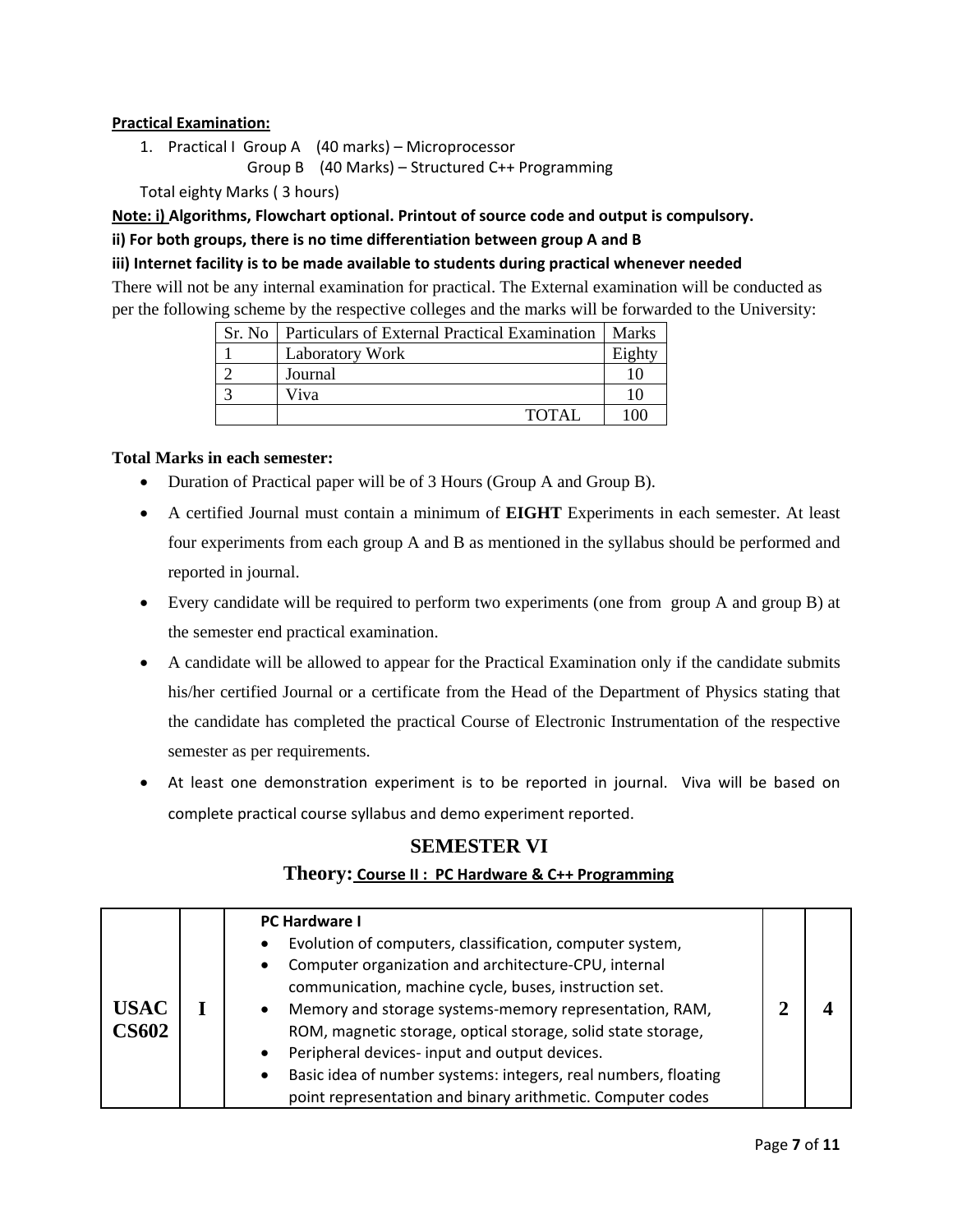|              | Computer software, types, operating systems, MS-WORD, MS-<br>$\bullet$                                                |  |
|--------------|-----------------------------------------------------------------------------------------------------------------------|--|
|              | EXCEL, ACCESS, POWER POINT, PROGRAMMING LANGUAGES                                                                     |  |
|              | Data communication and networking, network topologies and                                                             |  |
|              | benefits, protocols                                                                                                   |  |
|              | <b>PC Hardware II</b>                                                                                                 |  |
|              | Multimedia Devices: Color Monitor, Sound card, Digital cameras,<br>1.                                                 |  |
|              | MP3 player.                                                                                                           |  |
| $\mathbf{I}$ | Interfacing peripheral devices with PC: Comparison of serial,<br>2.                                                   |  |
|              | parallel, USB and firewire ports for interfacing.<br>3. Familiarity with Internet, WWW and Web Search engines, email, |  |
|              | protocols                                                                                                             |  |
|              | 4. Computer viruses: types and protection                                                                             |  |
|              | OOP-I:                                                                                                                |  |
|              | Object oriented terms: object, class, data hiding, encapsulation,                                                     |  |
|              | inheritance and polymorphism                                                                                          |  |
|              | TG: Chapter 1.3 to 1.7                                                                                                |  |
|              | <b>Website for Object oriented terms</b>                                                                              |  |
|              | http://java.sun.com/docs/books/tutorial/java/concepts/                                                                |  |
|              | Introduction to classes: Introduction to class, access specifiers (private and                                        |  |
|              | public) defining member functions, instance of a class(object), need for                                              |  |
|              | private members, inline member functions.                                                                             |  |
|              | TG: Chapter 13.1 to 13.8                                                                                              |  |
| III          | Object initialization and cleanup: constructors, destructors, constructors                                            |  |
|              | that accept arguments, overloaded constructors, default constructor and                                               |  |
|              | destructor, arrays of objects                                                                                         |  |
|              | TG: Chapter 13.9 to 13.14                                                                                             |  |
|              | More about classes: static members, friends of classes, member wise                                                   |  |
|              | assignment, copy constructors.                                                                                        |  |
|              | TG: Chapter 14.1 to 14.4                                                                                              |  |
|              | Operator Loading: Overloading assignment operator, this pointer,                                                      |  |
|              | Overloading Math operators, overloading relational operators.                                                         |  |
|              | TG: Chapter 14.5 [exclude >> and << operators]                                                                        |  |
|              | OOP-II                                                                                                                |  |
|              | Inheritance: Basics of inheritance, types of inheritance, protected                                                   |  |
|              | members and class access, constructors and destructors, Overriding base                                               |  |
|              | class functions.                                                                                                      |  |
| IV           | Polymorphism and virtual member functions: Concept of polymorphism,                                                   |  |
|              | abstract base class and pure virtual functions, base class pointers, classes                                          |  |
|              | derived from derived classes, Multiple inheritance (concept only).                                                    |  |
|              | TG: Chapter 15.1 to 15.9                                                                                              |  |

 **References: for units I and II**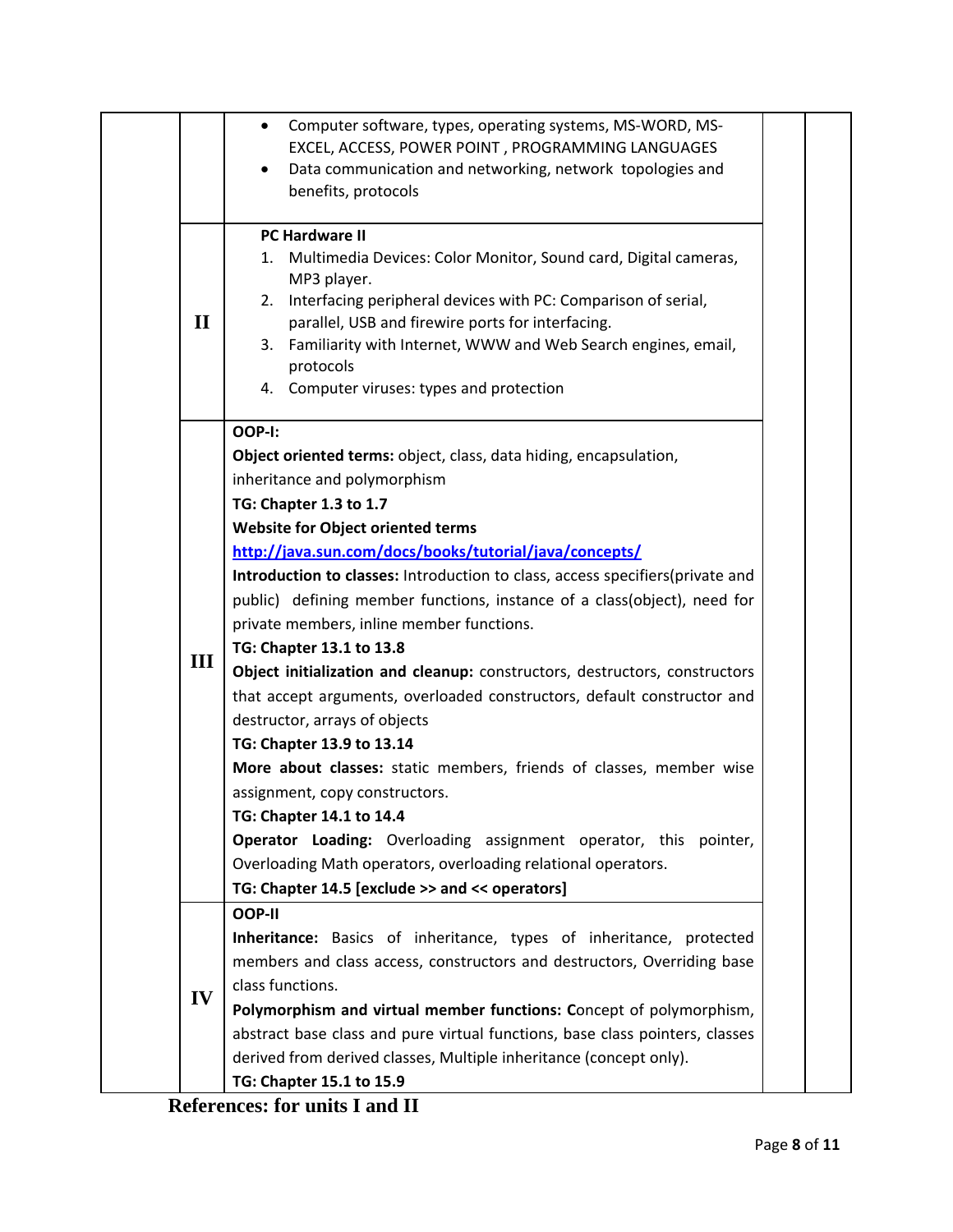**EB E. Balagurusamy, "**Fundamentals of Computers", 2009, TMH

**WS** William Stallings "Computer Organization and Architecture" 6th Edition Pearson Publication

#### **Additional references:**

**MM** Mark Minassi "PC upgrade and maintenance" 10th edition BPB

**TB** Thomas Bartee "Digital Computer Fundamentals" TMH

**JA** Jean Andrews "Enhanced Guide to managing and maintaining your PC" Thomson Learning (Chapter 9 and 10) ,

For units III and IV: All topics are from the book Tony Gaddis "Programming in C++" 3<sup>rd</sup> Edition

(In addition to these books internet web‐sites can be used wherever necessary.)

#### **Additional References:**

- 1. Garry Bronson
- 2. Schaum series "Programming in C++"
- 3. Robert Lafore
- 4. H. Schildt
- 5. Cohoon & Davidson "C++ Program Design"
- 6. Tanennbaum et. al. "Data Structures in C++" (Prentice Hall)

#### **Practicals**

|             | <b>Group A</b> All experiments are compulsory                                    |   |  |
|-------------|----------------------------------------------------------------------------------|---|--|
|             | A1: MS Office Word and Excel - Computer generated report of a                    |   |  |
|             | Physics experiment actually performed by the student in the                      |   |  |
|             | T.Y.B.Sc. lab. (This should include formulae, diagram, data table,               |   |  |
|             | graph, results etc)                                                              |   |  |
|             | A2: PowerPoint: Presentation of any one Physics topic from T.Y.B.Sc.             |   |  |
|             | syllabus to be brought on CD/storage device                                      |   |  |
|             | A3: MS Access: Creating a database file. Adding, deleting, updating and          |   |  |
|             | querying the database.                                                           |   |  |
|             | A4: Linux shell commands                                                         |   |  |
|             | Logging in and out of Linux                                                      |   |  |
| <b>USAC</b> | File system commands : Is command with options, pwd,                             | 2 |  |
| CS6P1       | passwd, cd, ln, cat, mkdir, rmdir, chmod, cp, mv, rm                             |   |  |
|             | General purpose utilities: more, wc, cmp, diff, comm., date,<br>who              |   |  |
|             |                                                                                  |   |  |
|             | Group B: Object Oriented Programming using C++(Perform minimum 4                 |   |  |
|             | experiments from the list given below)                                           |   |  |
|             | Rectangle Class (page 494 GB)<br>1)                                              |   |  |
|             | 2. Complex class for performing arithmetic with complex<br>numbers (page 449 DD) |   |  |
|             | 3. Class called Rational for addition, subtraction & multiplication              |   |  |
|             | (page 449 DD)                                                                    |   |  |
|             | 4. Time Class (page 502 GB) / Date class                                         |   |  |
|             |                                                                                  |   |  |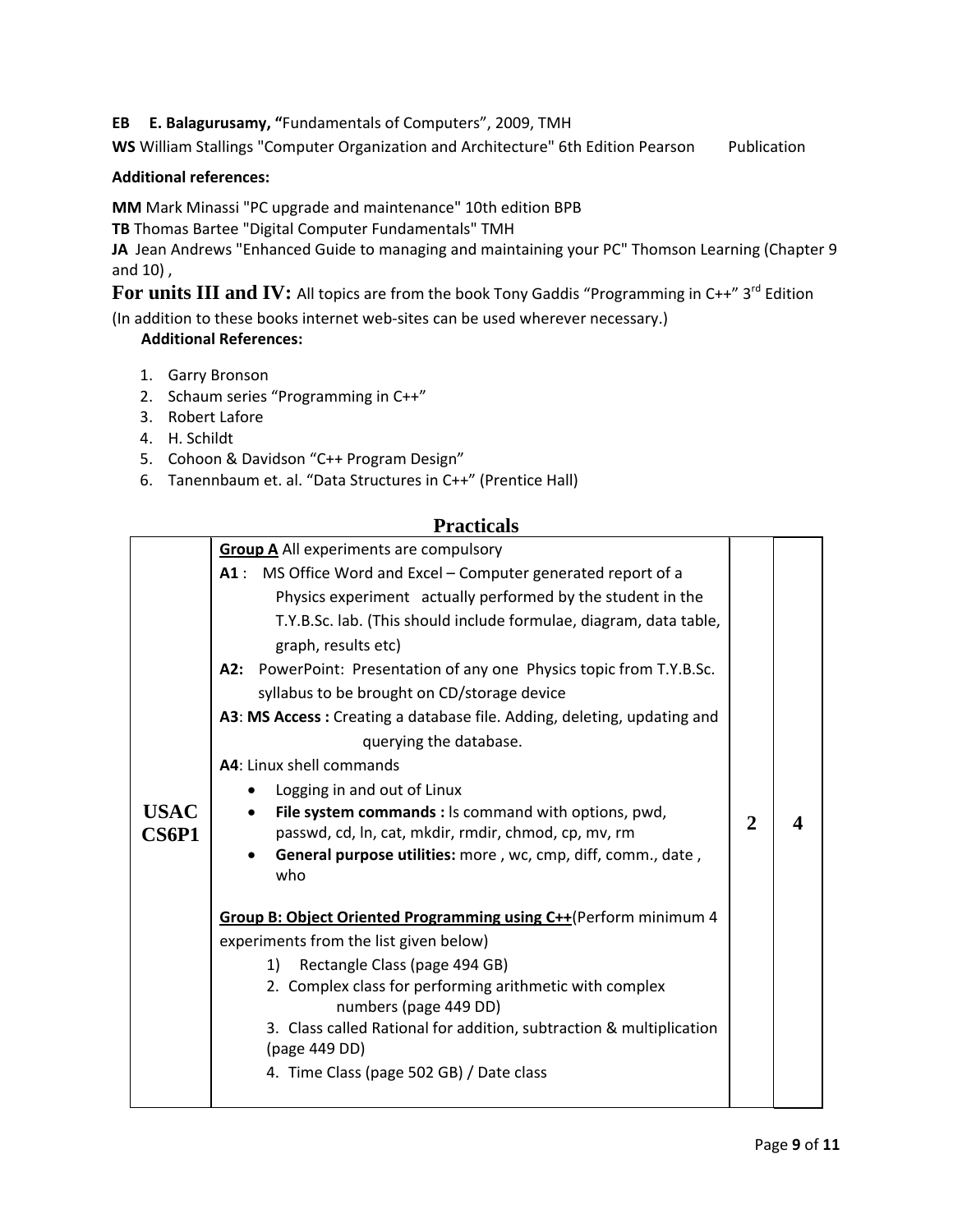| 5. Function overloading: Absolute value of integer, float, double |  |
|-------------------------------------------------------------------|--|
| 6. Operator overloading - Unary operators prefix/postfix          |  |
| 7. Operator overloading - Binary operators - Addition of          |  |
| distances (Robert Lafore)                                         |  |
| 8. Rectangle to Polar Co-ordinate conversion & vice versa.        |  |
| (Robert Lafore – 2 Dimension)                                     |  |
| 9. Functionality of INT (refer Robert Lafore)                     |  |
| 10. Inheritance problems (Garry Bronson - Base class circle,      |  |
| Derived class - cylinder)                                         |  |
| 11. Quadratic equation using Object Oriented techniques           |  |
| 12. Traffic lights (ref. Garry Bronson)                           |  |
| 13. Polymorphism and Virtual function problems. (Garry Bronson)   |  |

#### **Demonstration Experiments: (Any one)**

- Interfacing PC with real world using parallel port. Linkage with temperature , light, EM relays, stepper motor, D.C. motor, solenoid, seven segment display ,etc.
- Installation of device drivers (e.g. Web Cam., joystick, mouse...)
- Internet usage ( Physics search/Technical literature)
- VB program demo
- Graphics with C++

Ref: GB: Garry Bronson

DD: Deital & Deital

RL: Robert Lafore

#### **Practical Examination:**

Practical I Group A (40 marks) – PC hardware Group B  $(40$  Marks) – OOP using C++

#### **Note: i) Algorithms ,Flowchart optional. Printout of source code and output is compulsory**.

#### **ii) For both groups, there is no time differentiation between part A and B**

#### **iii) Internet facility is to be made available to students during practical whenever needed**

There will not be any internal examination for practical. The External examination will be conducted as per the following scheme by the respective colleges and the marks will be forwarded to the University:

| Sr. No   Particulars of External Practical Examination | <b>Marks</b> |
|--------------------------------------------------------|--------------|
| <b>Laboratory Work</b>                                 | Eighty       |
| Journal                                                |              |
| Viva                                                   |              |
| <b>TOTAL</b>                                           | $\Omega$     |

#### **Total Marks in each semester:**

- Duration of Practical paper will be of 3 Hours (Group A and Group B).
- A certified Journal must contain a minimum of **EIGHT** Experiments in each semester. At least four experiments from each group A and B as mentioned in the syllabus should be performed and reported in journal.